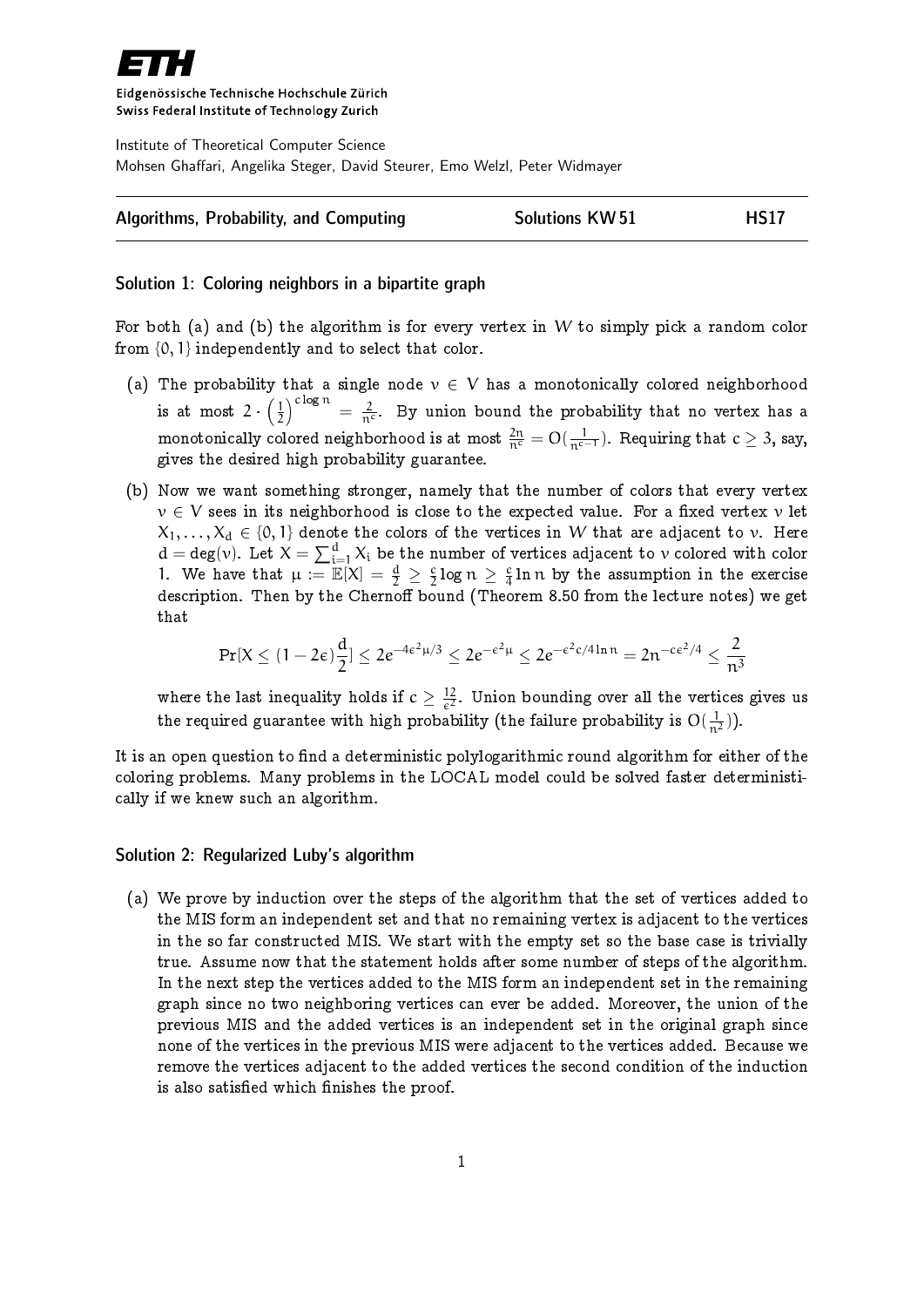(b) We prove the statement by induction over the phases. The initial degree is at most  $\Delta = \frac{\Delta}{20}$  $\frac{\Delta}{2^0}$  so the statement holds in the beginning. Assume now that at the end of the i-th phase the remaining graph G' has maximum degree at most  $\frac{\Delta}{2^i}$ , with high probability and consider the  $(i + 1)$ -st phase. We want to show that with high probability in the next 200 log  $\frak n$  steps the maximum degree will be at most  $\frac{\Delta}{2^{1+1}}.$ 

Fix an arbitrary vertex  $v \in G'$  of degree at least  $\frac{\Delta}{2^{i+1}}$  (and at most  $\frac{\Delta}{2^{i}}$ ). In every step of the current phase, as long as  $\nu$  has degree at least  $\frac{\Delta}{2^{i+1}}$ , the probability that some neighbor of  $\nu$  gets marked is at least

$$
1 - \left(1 - \frac{2^{i+1}}{10\Delta}\right)^{\frac{\Delta}{2^{i+1}}} \ge 1 - e^{-1/10} \ge 0.05.
$$

Let  $u \in \delta(v)$  be a neighbor of v and consider the conditional probability  $P := Pr$ [no vertex in  $\delta(u)$  is marked|u is marked], i.e., the probability that u gets added to the MIS which results in the removal of  $\nu$  from the graph. Because  $\deg(u)\leq \frac{\Delta}{2^i}$  $\frac{\Delta}{2^i}$  we have that

$$
P \ge \left(1-\frac{2^{i+1}}{10\Delta}\right)^{\frac{\Delta}{2^i}} \ge 4^{-\frac{2^{i+1}}{10\Delta}\cdot\frac{\Delta}{2^i}} = 4^{-1/5} \ge 0.75.
$$

Therefore

Pr[v is removed in one step]  $\geq 0.05 \cdot 0.75 \geq 1/50$ .

The probability of  $\nu$  not being removed in 200 log n steps is at most

$$
\left(1-\frac{1}{50}\right)^{200\log n} \leq 2^{-\frac{200\log n}{50}} = n^{-4}.
$$

By a union bound, the probability that no node has degree more than  $\frac{\Delta}{2^{i+1}}$  after the  $(i + 1)$ -st phase is at most  $1 - \frac{1}{n^3}$ .

(c) Since we always remove vertices that either join the MIS or that are neighbors of vertices that joined the MIS, the output is a maximal independent set if we can show that after log  $\Delta + 1$  phases there are no vertices in the graph with high probability.

By (b) the degree of every vertex at the end of phase log  $\Delta+1$  is at most  $\frac{\Delta}{2\Delta}=1/2$  with high probability. Because degrees are always integers, the degrees have to be 0. Since we add isolated vertices to the MIS, there can be no vertices in the graph. This concludes the proof.

Remark. Of course since we get the degree reduction in every phase with probability at least  $1-\mathfrak{n}^{-3},$  the probability that all phases succeed is at least  $1-\mathfrak{n}^{-3}\log n$  by union bound which is still with high probability.